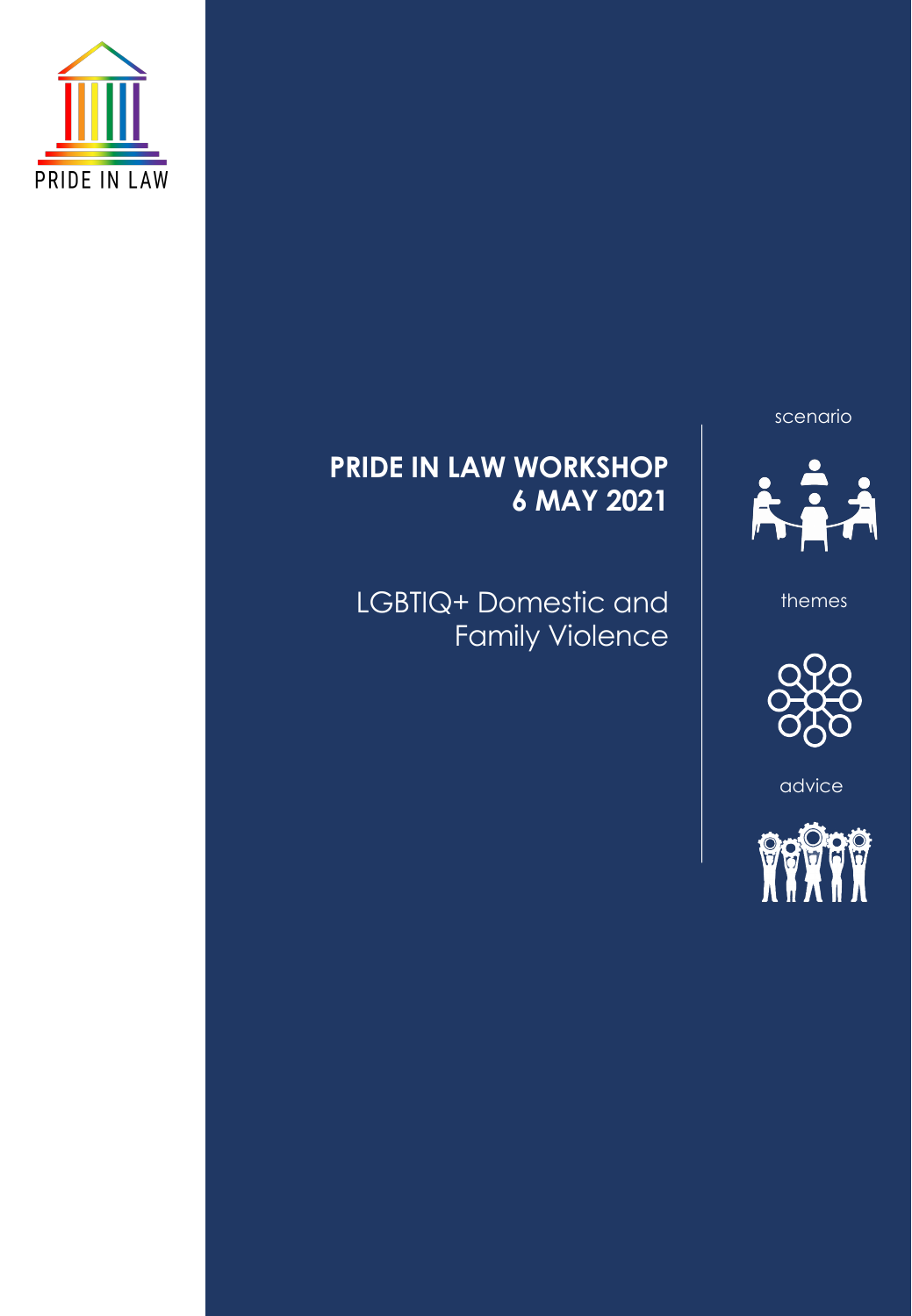

themes from the workshop



advice

## **Senior Perpetrator**

A new Partner has joined your team who identifies as gay. The Partner openly discusses at work their relationship with their husband and has confirmed that their husband does not make their own income. Over drinks the Partner highlights their husband's reliance on them for money and says that sometimes they will restrict access to finances for their husband to 'teach him a lesson'.

## *'This is DV – controlling finances using their position of power.'*

*'Find out more information from the Partner and find commonality in experiences.'*

*'Help create a culture at work that is informed.'*

*'Hold the perpetrator accountable through education vs discipline.'*

- Call out the behaviour in a non-isolating way  $\mathbf{O}$
- Consider whether you or someone else knows the  $\bullet$ husband and can check-in
- Workplaces should have clear reporting policy and  $\bullet$ system
- Workplaces should consider how best to deliver  $\bullet$ awareness training

Leadership should role model and call out  $\mathbf O$ behaviour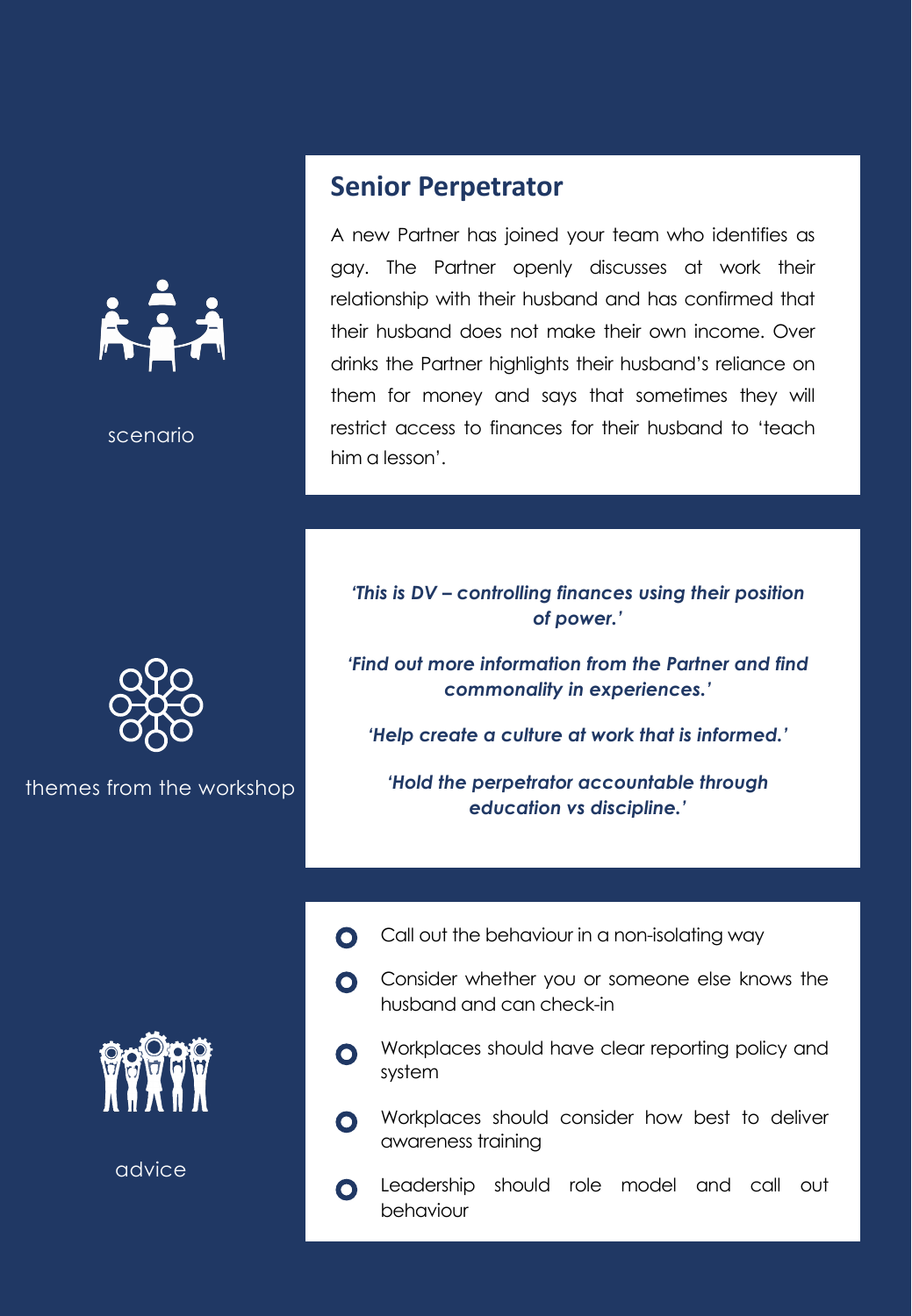



themes from the workshop



advice

## **Access to safe house**

A graduate identifies as a woman and is openly undertaking their transition. The graduate feels open about their transition with policies in place. However, the graduate is uncomfortable disclosing that they are homeless escaping physical violence and removal of hormone therapy. The local safe house does not accept the graduate due to an internal policy to only accept those born female.

#### *'This is DV – including restricting access to hormone therapy.'*

*'De-stigmatise homelessness and seeking help.'*

*'Graduate would likely require greater financial assistance.'*

*'Hold the perpetrator accountable through education vs. discipline.'*

*'Workplaces must balance confidentiality and seek consent for assistance.'*

- **C** Consider how you can normalise uncomfortable conversation based on your experiences
- O Offer your personal support (eg. make calls together)
- **O** Workplaces should have clear policies in place that identify how everyone plays their part
- **O** Workplaces should provide leave and financial assistance
- **Q** Leadership should assist with proactive referrals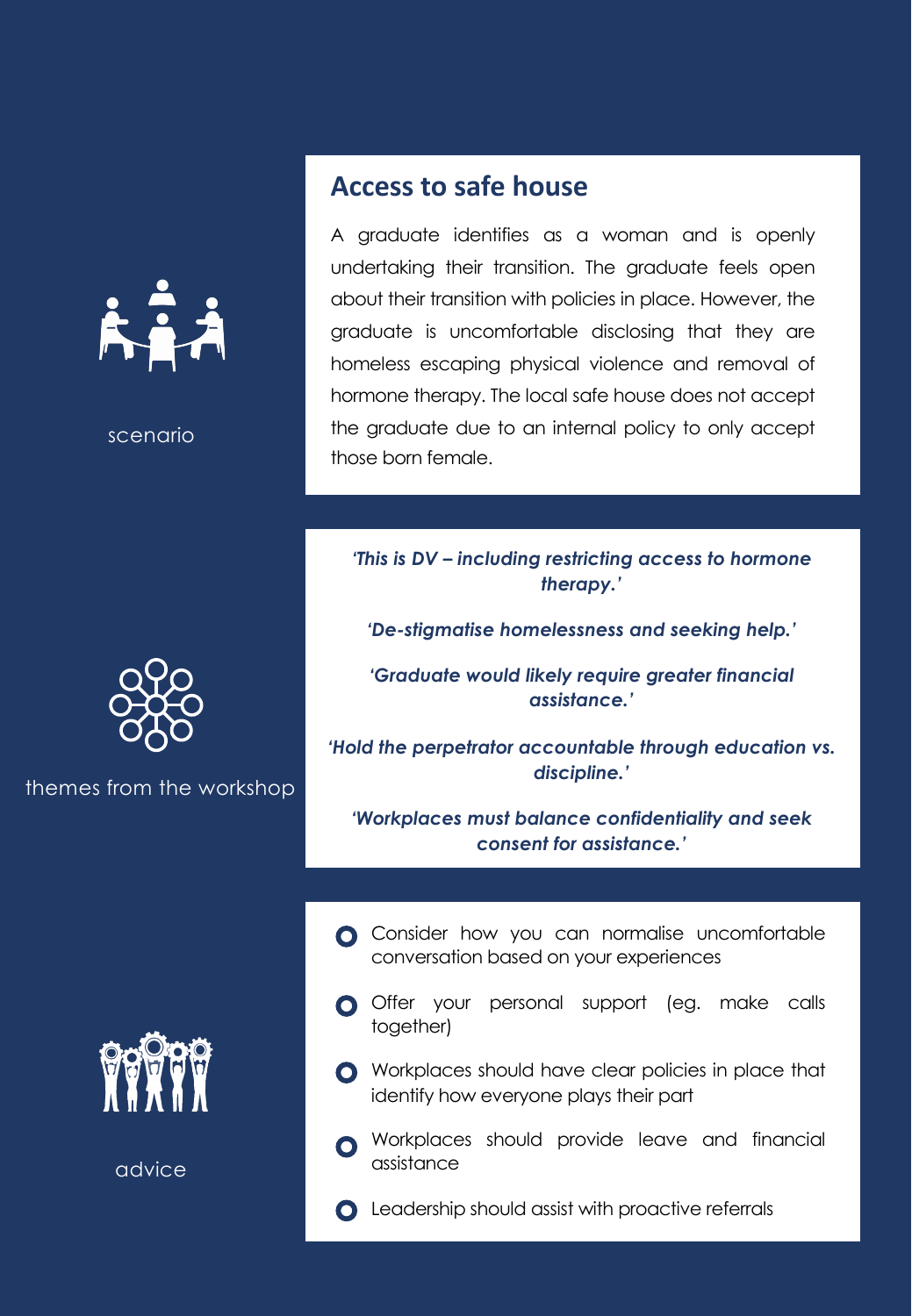

advice

## **Culture & Religion**

A senior lawyer identifies as lesbian and a member of the culturally and linguistically diverse community. The senior lawyer has previously told a few other employees that their partner has threatened to "out" them to their family and the broader workplace. In particular the threat has included to "out" them to their senior manager who may not be supportive.

*'This is DV – controlling someone through their identity.'* 

*'There are often intricacies with the family in this scenario.'*

*'Senior lawyer should feel genuinely supported by colleagues.'*

*'Consider the barriers for the senior lawyer to seek help including cultural considerations.'*

- Be supportive as an ally but let them decide the next steps
- O Offer to discuss if they would like to leave their relationship
- **O** Workplaces should consider if their policies accommodate cultural intricacies
- **O** Workplaces should tie mental health support to their discrimination and DV policies
- **C** Leadership and HR should attend mandatory cultural awareness training



themes from the workshop